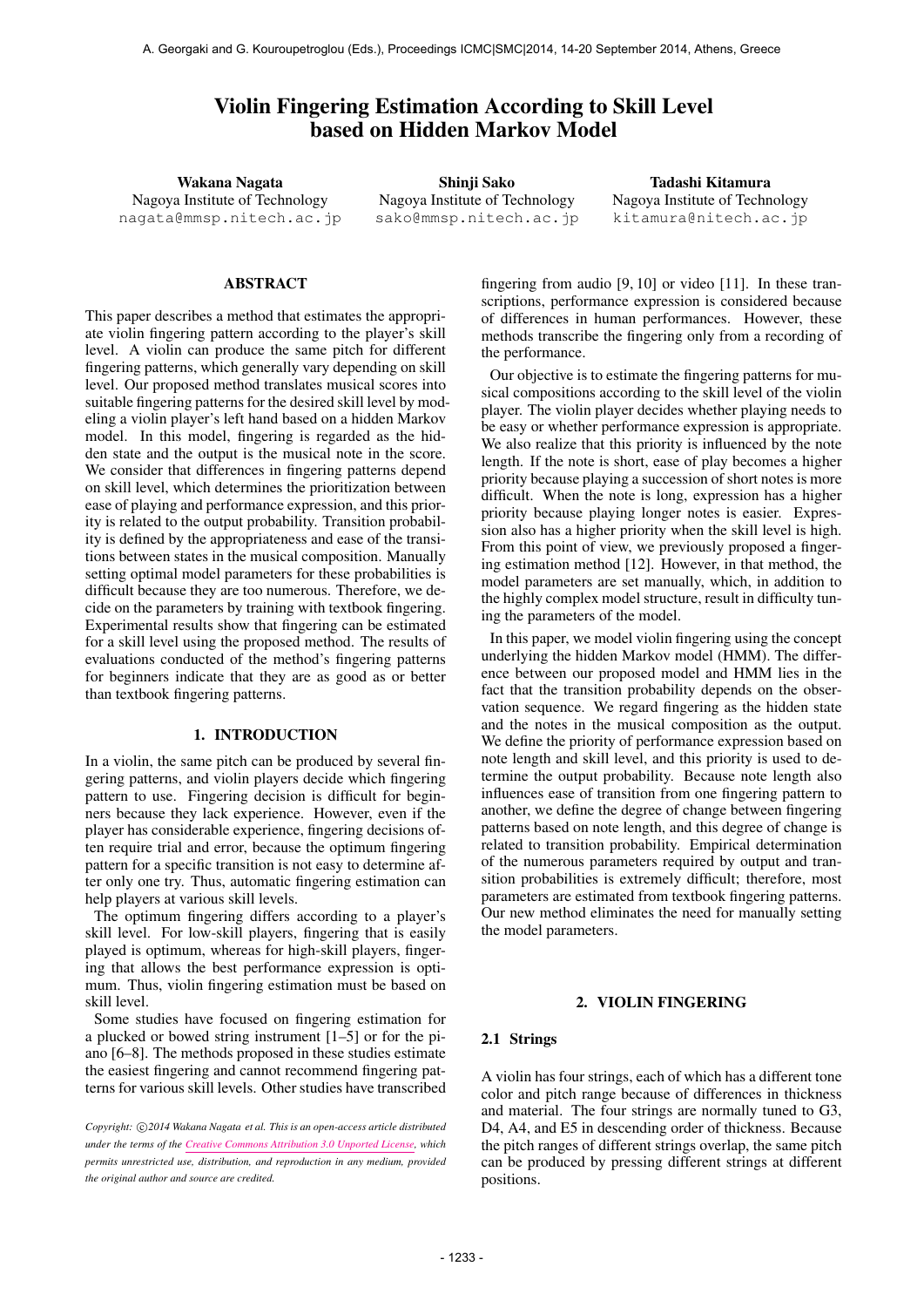## 2.2 Fingers

The strings are pressed using all fingers except the thumb. The four fingers are numbered from one (index finger) to four (little finger). A string that is played without being pressed is called an *open string* and is numbered zero. An open string has a different tone color because none of its vibration is absorbed by a finger.

## 2.3 Difference by Skill Level

As skills develop, the player can choose many strings and use *vibrato*, a pulsating change in pitch by slightly shaking the left hand while a left finger presses the string. Choosing string and using vibrato are important in performance expression.

Easy fingering and fingering considering performance expression are often different. For example, open string is easy because no pressing is done; however, the player cannot use vibrato because it cannot be produced with an open string. Thus, players use different fingerings depending on skill level.

## 3. VIOLIN FINGERING MODEL ACCORDING TO SKILL LEVEL

In this paper, we model violin fingering patterns similar to HMM, as shown in Figure 1. The model is somewhat different from HMM; the difference is that state transition depends on output sequence. The hidden state sequence *s* is the left hand state sequence, and output sequence *o* is the note and rest sequence in the score. We assume that the state changes for every note and that the state sequence is a Markov process.

To simplify problem, the model has the following restrictions: the score is monophonic, and only the factors pitch, note length, and rest length are considered by this model.

#### 3.1 Hidden State

In order to ensure a unique correspondence between a single pitch and a state, we define the HMM's hidden state as the position of the left hand. The position of the left hand is described by the hand position and finger interval, as well as the string number and the finger number, which typically describe a fingering pattern. The hand position and finger interval should be steady; these elements are important when the appropriateness of the hand state in long span is being considered.

These four elements are represented by the following variables: the string number is  $x^{\text{SN}}$ , the finger number is  $x^{\text{FN}}$ , the hand position is  $x^{\text{HP}}$ , and the finger interval is  $x^{\text{FI}}$ . The hidden state is expressed as follows:

$$
s_n = \{x_n^{\text{SN}}, x_n^{\text{FN}}, x_n^{\text{HP}}, x_n^{\text{FI}}\}.
$$
 (1)





#### *3.1.1 String Number*

We numbered the E string, A string, D string, and G string as 1, 2, 3, and 4, respectively.

### *3.1.2 Finger Number*

We numbered the index finger, middle finger, ring finger, little finger, and open string as 1, 2, 3, 4, and 0, respectively.

#### *3.1.3 Hand Position*

The general position differs from the actual position depending on whether the note is natural, sharp, or flat. In this paper, we use the fret number of the index finger position under the assumption that a violin has frets. We assume that each string has 24 frets.

## *3.1.4 Finger Interval*

We use the combination of the intervals between each finger. A finger not pressing a string does not have to be defined if only one note is played; however, we define all four fingers because even if a finger is not currently pressing a string, it is positioned according to the next note or on the basis of the previous note. We assume that the interval between each finger is a whole tone or a half tone. The number of combinations is  $2<sup>3</sup>$ .

## 3.2 Output Sequence

One hidden state corresponds to pitch *p*, note length *l*, and rest length *r*. In terms of fingering, note length *l* and rest length *r* define the priority of the performance expression (expressiveness *e*) and the ease of transition from the current fingering pattern to the next (changeableness *c*), as follows:

$$
o_n = \{p_n, l_n, r_n\} = \{p_n, c_n, e_n\}.
$$
 (2)

## *3.2.1 Expressiveness*

High-skill players can play with greater ease and expressiveness than low-skill players. However, even if skill level is high, expressiveness is relatively low when the note length is short. Conversely, even if skill level is low, expressiveness is high when the note length is long. Consequently, the same expressiveness can be achieved, even if the skill level is different, by changing the note length. Therefore, we determine expressiveness from both note length and skill level, as shown in Figure 2. Using this relation, we can estimate the appropriate fingering for any skill level in the unified framework.



Figure 2. Relation among expressiveness, note length, and skill level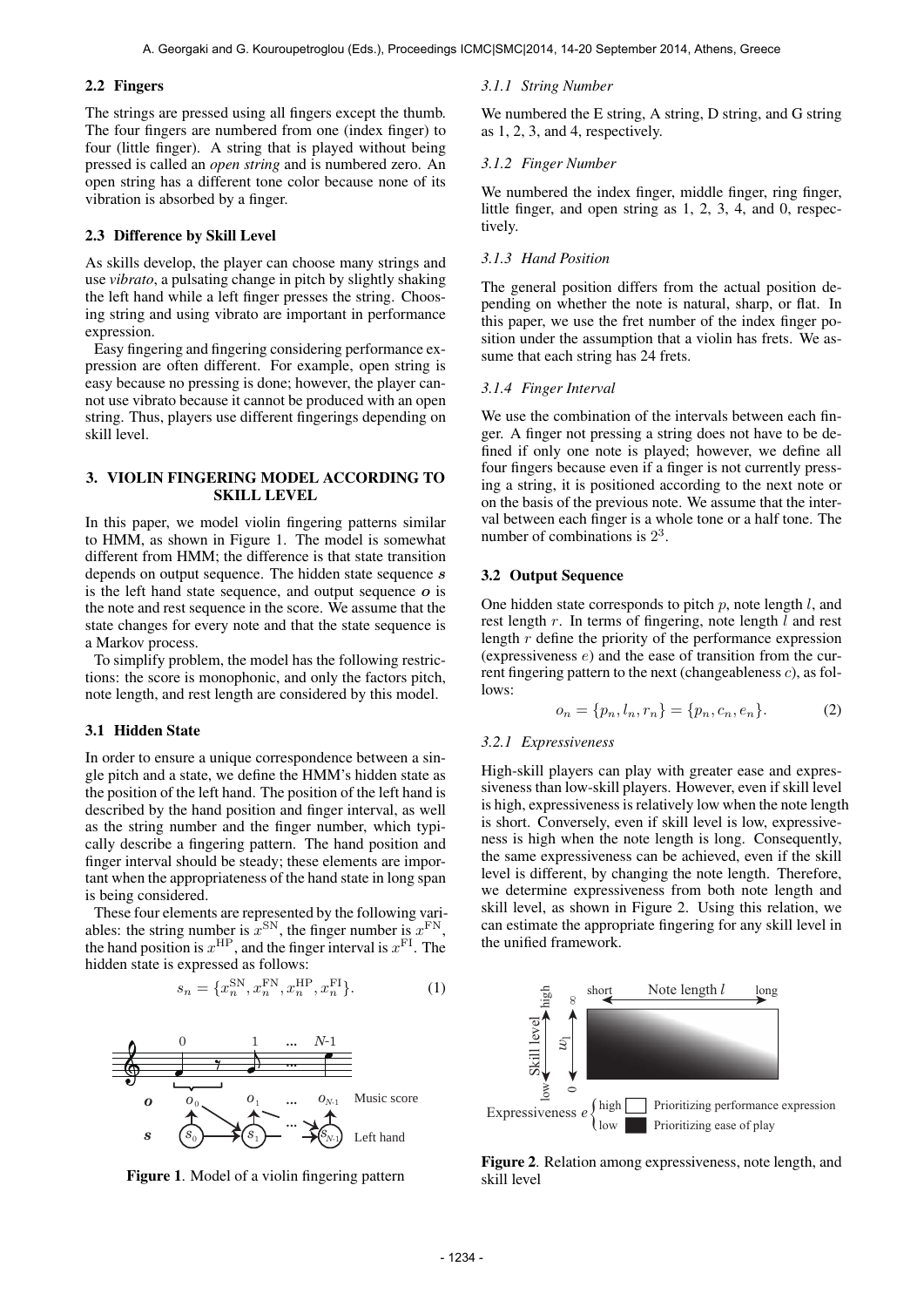Based only on note length, the longer the note, the greater the ease and expressiveness it can be played with. We consider that variation of expressiveness is small when note length is overly long. Therefore, we use logarithms to describe the relation between note length and expressiveness.

On the other hand, based only on skill level, the higher the skill level, the greater is the expressiveness. The relation between expressiveness and skill level is assumed to be linear.

Thus, considering both note length  $l$  and skill level  $w_l$ , expressiveness *e* is determined as follows:

$$
e_n = w_1 \log(1 + l_n). \tag{3}
$$

When  $w_l$  is zero, which is the level for the least skilled players, expressiveness is always zero, regardless of note length.

### *3.2.2 Changeableness*

We consider that changeableness is high when note length or rest length is high. First, the hand can easily change to the fingering pattern of the next note when the current note or rest is long. Second, the possibility that the current musical phrase is ending is high when the current note or rest is long. A musical phrase needs a similar tone throughout and smooth transitions of the fingers; therefore, it does not often require a significant transition of the finger positions.

Thus, changeableness  $c_n$  is decided by the current note length  $l_n$  and rest length  $r_n$ . Because the degree of influence of  $l_n$  and  $r_n$  on  $c_n$  are not equal,  $c$  is defined with weight  $w_r$ , as follows:

$$
c_n = l_n + w_r r_n,\tag{4}
$$

where  $w_r > 1$ .

### 3.3 Estimation of Optimum Fingering

Assuming that the optimal fingering has the highest likelihood among all the state sequences considered from a note sequence, the optimal fingering is given as follows:

$$
\hat{q} = \arg \max_{\boldsymbol{q}} \pi_{q_0} \prod_{n=1}^{N-1} a_{q_{n-1},q_n}(o_n) \prod_{n=0}^{N-1} b_{q_n}(o_n), \quad (5)
$$

where  $q$  is the state number sequence corresponding to the note sequence,  $\pi$  is initial probability,  $\alpha$  is transition probability, and *b* is output probability. Because the number of state sequences increases exponentially with the number of notes, calculating the likelihood of all state sequences is realistically difficult. However, searching for the maximum likelihood state sequence is solved based on the Viterbi algorithm.

## 4. HMM'S PARAMETERS

HMM requires the following parameters: initial probability, transition probability, and output probability. These are usually estimated using the Baum-Welch algorithm; however, our study includes many states, which makes the Baum-Welch algorithm inappropriate. Therefore, we consider the probability of each element individually, and postulate the distribution of the transition probability, which has many state combinations.

## 4.1 Initial Probability

Initial probability  $\pi_i$  is the probability of being in state  $s_i$ when note number  $n$  is zero. We define initial probability by assuming that the elements are independent of each other.

Each probability of string number, finger number, hand position, and finger interval is defined as  $P_{SN}(x_i^{SN})$ ,  $P_{\text{FN}}(x_i^{\text{FN}})$ ,  $P_{\text{HP}}(x_i^{\text{HP}})$ , and  $P_{\text{FI}}(x_i^{\text{FI}})$ , respectively. Initial probability  $\pi_i$  is formulated as follows:

$$
\pi_i = P_{\rm SN}(x_i^{\rm SN}) P_{\rm FN}(x_i^{\rm FN}) P_{\rm HP}(x_i^{\rm HP}) P_{\rm FI}(x_i^{\rm FI}). \tag{6}
$$

### *4.1.1 String Number*

We consider that initial probability does not depend on the string. Therefore,  $P_{SN}(x_i^{SN})$  is uniformly distributed among the four strings; that is, 1*/*4.

## *4.1.2 Finger Number*

We define  $P_{FN}(x_i^{\text{FN}})$  as the appearance probability of  $x_{\text{FN}}$ in the training data under the condition that  $x^{\text{FN}} = 0$  is weighted by the reciprocal of the appearance probability of the pitch that an open string makes. This is because  $x<sup>FN</sup> = 0$  can only produce the pitch of an open string; therefore, the appearance probability of  $x^{\text{FN}} = 0$  is low.

## *4.1.3 Hand Position and Finger Interval*

We define  $P_{\text{HP}}(x_i^{\text{HP}})$  and  $P_{\text{FI}}(x_i^{\text{FI}})$  as the appearance probability of  $x_{\text{HP}}$  and  $x_{\text{FI}}$  in the training data, respectively.

## 4.2 Transition Probability

Transition probability  $a_{i,j}(o_n)$  is the probability of the state changing from  $s_i$  to  $s_j$  when the note number changes from *n* to  $n + 1$ . Transition probability must consider the appearance probability of the destination state and the probability of state change. The appearance probability of the destination state is calculated in the same way as the initial probability. The probability of state change is defined by the postulate of the probability distribution of variation. The relation between output *o* and the state transition is influenced only by changeableness *c*. When changeableness is high, the transition probability cannot be based on variation. Therefore, we assume that the dispersion of the probability distribution of variation depends on changeableness.

When the relation among elements is considered, the probability of the finger intervals depends on the hand position. Other elements are independent of each other. Therefore, the probabilities of the elements  $x^{\text{SN}}$ ,  $x^{\text{FN}}$ ,  $x^{\text{HP}}$ , and  $x^{\text{FI}}$ are defined as  $P_{SN}(x_j^{SN}|s_i, c_n)$ ,  $P_{FN}(x_j^{FN}|s_i, c_n)$ ,  $P_{\text{HP}}(x_j^{\text{HP}}|s_i, c_n)$ , and  $P_{\text{FT}}(x_j^{\text{FI}}|s_i, c_n, x_j^{\text{HP}})$ , respectively. Transition probability  $a_{i,j}(o_n)$  is formulated as follows:

$$
a_{i,j}(o_n) \sim P_{SN}(x_j^{SN}|s_i, c_n) \times P_{FN}(x_j^{FN}|s_i, c_n)
$$
  
 
$$
\times P_{HP}(x_j^{HP}|s_i, c_n) \times P_{FN}(x_j^{FT}|s_i, c_n, x_j^{HP}).
$$
 (7)

The probability of each element is described as follows.

#### *4.2.1 String Number*

We consider that the probability of a string number depends only on movement range. In general, the string often remains the same for some notes. Therefore, distribution of transition of a string number is concentrated at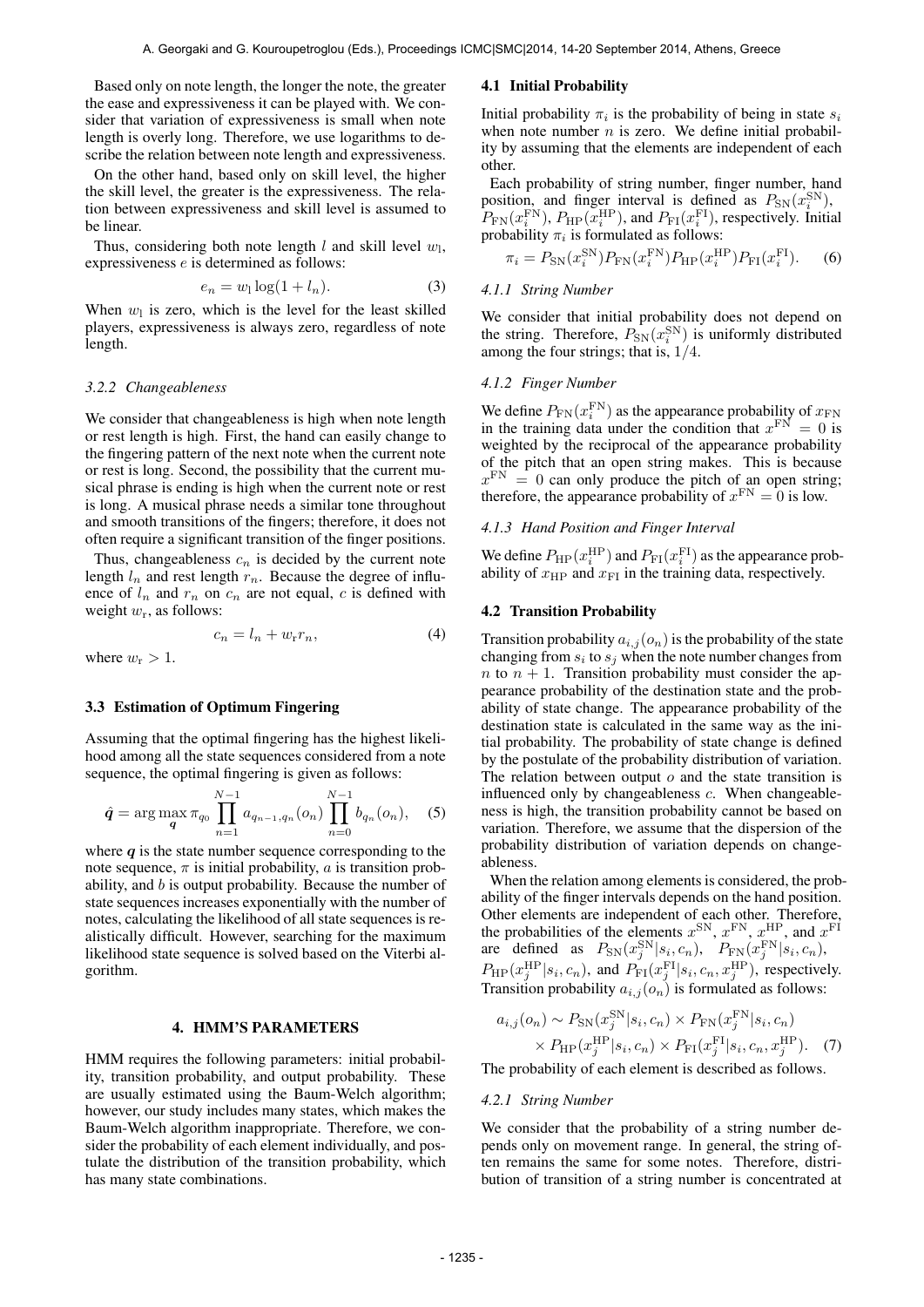$x_i^{\text{SN}} = x_j^{\text{SN}}$ , and we postulate that  $P_{\text{SN}}(x_j^{\text{SN}} | s_i, c_n)$  is the following Laplace distribution:

$$
P_{\rm SN}(x_j^{\rm SN}|s_i, c_n) \sim f_{\rm Lap}(x_j^{\rm SN}; x_i^{\rm SN}, k_1 c_n), \qquad (8)
$$

where  $f_{\text{Lap}}$  is the probability density function of the Laplace distribution as follows:

$$
f_{\text{Lap}}(x;\mu,\phi) = \frac{1}{2\phi} \exp\left(-\frac{|x-\mu|}{\phi}\right). \tag{9}
$$

Because the dispersion of the Laplace distribution  $\sigma^2$  is  $2\phi^2$ , we define  $k_1$  to satisfy the following equation:

$$
s^2 = 2(k_1 \bar{c})^2,\tag{10}
$$

where  $s^2$  is the dispersion of the training data's  $x_n^{\text{SN}} - x_{n-1}^{\text{SN}}$ and  $\bar{c}$  is the average of the training data's  $c$ .

## *4.2.2 Finger Number*

We consider that the probability of a finger number depends only on the finger number of the target fingering pattern. Thus,  $P_{FN}(x_j^{\text{FN}} | s_i, c_n)$  is defined as follows:

$$
P_{\text{FN}}(x_j^{\text{FN}}|s_i, c_n) = P_{\text{FN}}(x_j^{\text{FN}}).
$$
 (11)

#### *4.2.3 Hand Position*

We consider that the probability of a hand position depends on both the hand position of the target fingering pattern and the movement range. We postulate that the probability of the movement range is a Laplace distribution for the same reason as that of the string number. Considering both the hand position of the target fingering pattern and the movement range,  $P_{\text{HP}}(x_j^{\text{HP}}|s_i, c_n)$  is defined as follows with weight  $w_{HP}$ :

$$
P_{\rm HP}(x_j^{\rm HP}|s_i, c_n) \sim f_{\rm Lap}(x_j^{\rm HP}; x_i^{\rm HP}, k_2 c_n)^{w_{\rm HP}} P_{\rm HP}(x_j^{\rm HP})^{1-w_{\rm HP}}.
$$
 (12)

Because the hand position change is easy when the current finger number is the open string  $(x_i^{\text{FN}} = 0)$ ,  $k_2$  is defined as follows:

$$
k_2 = \begin{cases} k_{2,1} & (x_i^{\text{FN}} = 0) \\ k_{2,2} & (x_i^{\text{FN}} \neq 0) \end{cases} .
$$
 (13)

 $k_{2,1}$  and  $k_{2,2}$  are defined in the same way as  $k_1$ .

## *4.2.4 Finger Interval*

The probability of the finger interval does not depend on the finger interval of the target fingering pattern if the hand position changes. Therefore, if  $x_i^{\text{HP}} \neq x_j^{\text{HP}}$ ,  $P_{\text{FI}}(x_j^{\text{FI}}|s_i, c_n, x_j^{\text{HP}})$  is a uniform distribution; that is,  $1/2^3$ . If  $x_i^{\text{HP}} = x_j^{\text{HP}}$ , we consider that  $P_{\text{FI}}(x_j^{\text{FI}}|s_i, c_n, x_j^{\text{HP}})$  depends on both the finger interval of the target fingering pattern and the movement range. We define the movement range of a finger interval  $\overline{M}(x_i^{\text{FI}}, x_j^{\text{FI}})$  as the sum of the distance between the previous fret number and the current fret number for each finger, and postulate that the probability of the movement range is an exponential distribution because the distribution of transition of  $M(x_i^{\text{FI}}, x_j^{\text{FI}})$ is concentrated at zero. Thus,  $P_{FI}(x_j^{FI}|s_i, c_n, x_j^{HP})$  is defined as follows:

$$
P_{\rm FI}(x_j^{\rm FI}|s_i, c_n, x_j^{\rm HP})
$$
  
\n
$$
\sim \begin{cases} 1/2^3 & (x_i^{\rm HP} \neq x_j^{\rm HP}) \\ P_{\rm Exp}^{w_{\rm FI}} P_{\rm FI}(x_j^{\rm FI})^{1-w_{\rm FI}} & (x_i^{\rm HP} = x_j^{\rm HP}) \end{cases}
$$
, (14)

$$
P_{\text{Exp}} \sim \frac{1}{k_3 c_n} \exp\left(-\frac{M(x_i^{\text{FI}}, x_j^{\text{FI}})}{k_3 c_n}\right),\qquad(15)
$$

where  $k_3$  is defined as follows for the same reason as that for the hand position:

$$
k_3 = \begin{cases} k_{3,1} & (x_i^{\text{FN}} = 0) \\ k_{3,2} & (x_i^{\text{FN}} \neq 0) \end{cases} . \tag{16}
$$

 $k_{3,1}$  and  $k_{3,2}$  are defined similar to  $k_1$  for exponential distribution.

## 4.3 Output Probability

Output probability  $b_i(o_n)$  is the probability that note  $o_n$ is outputted from state *s<sup>i</sup>* . Pitch *p* and expressiveness *e* are independent of each other, and their probabilities are defined as  $P_p(p_n|s_i)$  and  $P_e(e_n|s_i)$ , respectively. Output probability  $b_i(o_n)$  is formulated as follows:

$$
b_i(o_n) = P_p(p_n|s_i) P_e(e_n|s_i).
$$
 (17)

## *4.3.1 Pitch*

 $P_p(p_n|s_i)$  is one if the output pitch from state  $s_i$  equals  $p_n$ and zero otherwise. Only one pitch results from a state.

## *4.3.2 Expressiveness*

We consider that expressiveness relates only to the string number and the finger number. Because the string number  $x^{\text{SN}}$  and the finger number  $x^{\text{FN}}$  are independent of each other,  $P_e(e_n|s_i)$  is defined as follows:

$$
P_e(e_n|s_i) = \frac{P(e_n|x_i^{\text{SN}})P(e_n|x_i^{\text{FN}})}{P(e_n)}.
$$
 (18)

The distributions of  $P(e_n|x_i^{\text{SN}})$  and  $P(e_n|x_i^{\text{FN}})$  are shown in Figure 3. Based on these distributions, we postulate that the distribution of expressiveness is a log-normal distribution as follows:

$$
P(e_n|x_i^X) \sim f_{\rm ND}(e_n; \mu_{X, x_i^X}, \sigma^2_{X, x_i^X}), \quad (19)
$$

where X is SN or FN, and  $f_{ND}$  is the probability density function of the log-normal distribution as follows:

$$
f_{\rm ND}(x;\mu,\sigma^2) = \frac{1}{\sqrt{2\pi\sigma^2}x} \exp\left\{-\frac{(\log x - \mu)^2}{2\sigma^2}\right\}.
$$
\n(20)



Figure 3. Examples of histogram and estimated lognormal distribution of expressiveness *e*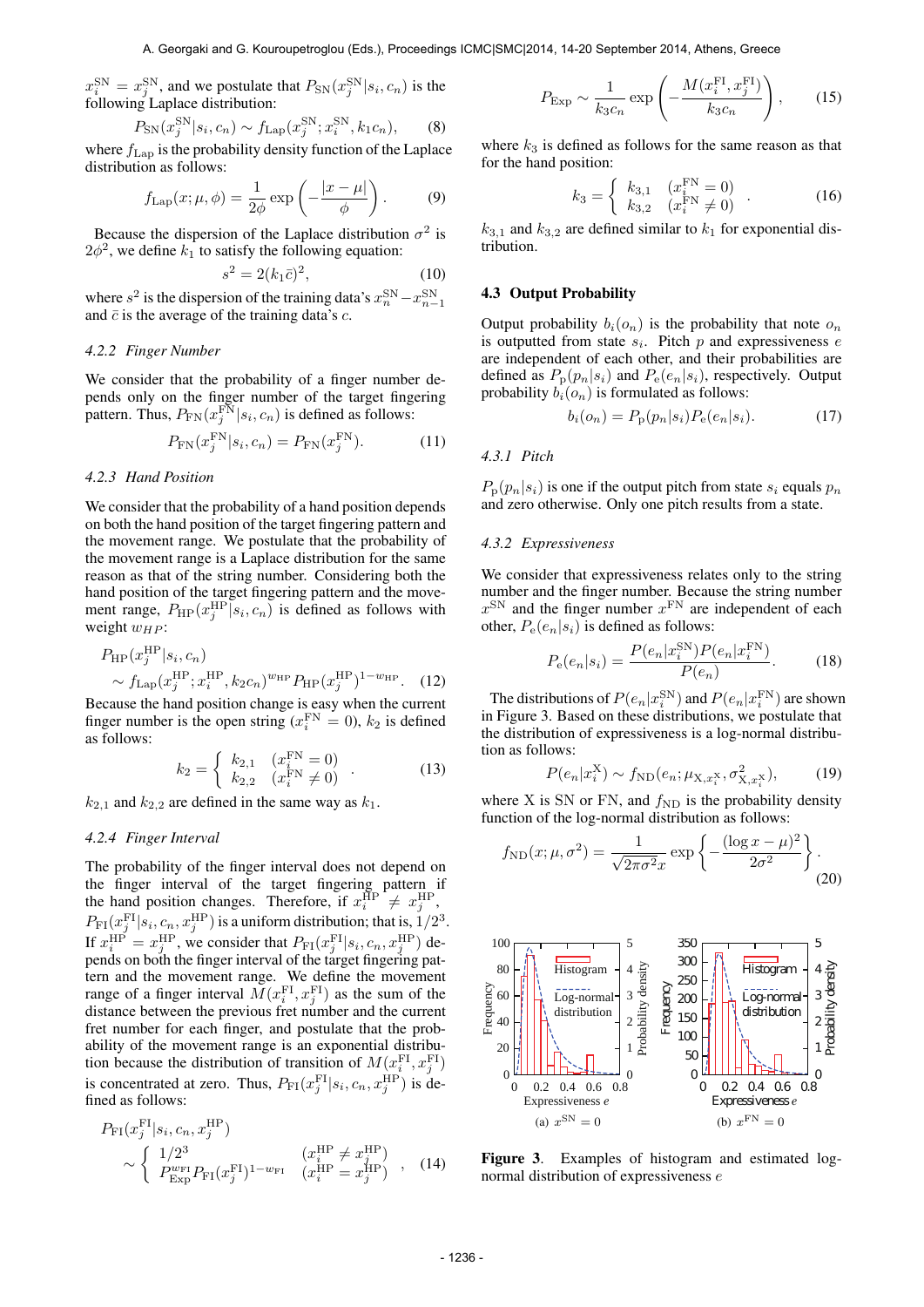$\mu$  and  $\sigma^2$  are defined by using maximum likelihood estimation as follows:

$$
\mu_{X,k} = \frac{1}{|\mathbf{E}_{X,k}|} \sum_{e_i \in \mathbf{E}_{X,k}} \log e_i, \tag{21}
$$

$$
\sigma_{X,k}^2 = \frac{1}{|\mathbf{E}_{X,k}|} \sum_{e_i \in \mathbf{E}_{X,k}} (\mu_{X,k} - \log e_i)^2, \qquad (22)
$$

where  $E_{X,k} = \{e_n | x_n^X = k\}$ , and  $|E_{X,k}|$  is the number of elements in set  $E_{X,k}$ .

*P*(*en*) depends only on output sequence *o* and does not influence the resulting state sequence *s*. Therefore, we assume that  $P(e_n)$  is an arbitrary positive fixed number, and disregard this number in the calculations.

## 5. EXPERIMENTS

We evaluated the proposed method based on two factors: the concordance rate between textbook fingering and estimated fingering, and subjective evaluation by violin players.

## 5.1 Experiment 1: Concordance Rate with Textbook

We observed how the concordance rate changes when  $w_1$ changes.

#### *5.1.1 Conditions*

The training data comprised 17 musical pieces (4,852 notes) from four textbooks for intermediate violin students. The test data contained two datasets: The beginner test dataset comprised 14 musical pieces (2,265 notes) from two textbooks for beginners. The intermediate test dataset comprised 14 musical pieces (5,086 notes) from four textbooks for intermediates. The test data did not overlap with the training data.

The concordance rate is the number of notes where the estimated fingering patterns match the textbook fingering pattern in both string number and finger number. We set  $w_1$  as 1.0 when training, and set  $w_r$  as 4.0.  $w_{HP}$  and  $w_{FI}$ were decided by using a grid search. The maximum concordance rate combination was searched from 121 combinations where each parameter was set to 0, 0.1, 0.2, ..., 1.0. As a result,  $w_{\text{HP}} = 0.6$  and  $w_{\text{FI}} = 0.1$ .

## *5.1.2 Results*

Figure 4 shows the concordance rate of each test dataset. In the beginner test dataset, the concordance rate is at maximum when  $w_1 = 0.2$ . In the intermediate test dataset, the concordance rate is at maximum when  $w_1 = 1.5$ . Thus, we conclude that  $w_1$  corresponds to the skill level. In the McNemar test between concordance rates of  $w_1 = 0.2$  and  $w_1 = 1.5$ , we observed differences at a significance level of 5% in the beginner test dataset, but found no significant differences in the intermediate test dataset.

In the beginner test dataset, good fingering patterns can be estimated because the concordance rate is high, even when the training data used is at the intermediate level. Therefore, fingering can be estimated for a level that is different from the training data level by changing  $w_1$ .

On the other hand, the concordance rate using the intermediate test dataset was lower than that using the beginner test dataset. Furthermore, no significant differences were found between concordance rates of  $w_1 = 0.2$  and



Figure 4. Rate of concordance with textbook fingering patterns

 $w_1 = 1.5$ . This is because the fingering decisions considered performance expression, which has a high degree of freedom, thereby producing many optimum fingering patterns. Estimated fingering patterns of  $w_1 = 0.2$  and  $w_1 = 1.5$  using the intermediate test dataset are different in 720 notes (about 14%), although without significant differences in the concordance rate.

## 5.2 Experiment 2: Subjective Evaluation

We also verified whether  $w_1$  reflects the skill levels of the players.

## *5.2.1 Conditions*

We performed a subjective evaluation experiment using the results of Experiment 1. Fingering patterns from  $w_1 = 0.2$ ,  $w_1 = 1.5$ , and textbook in the first eight measures of each musical piece were evaluated. The first 10 measures of the musical score were shown to allow the subjects to evaluate the sequence of fingering patterns. The subjects were seven violin players (6–21 years of experience, average 15.0 years). The order of showing the musical piece and three fingering patterns was random, and they were not told which of the three fingering patterns the textbook pattern was. The following questions were asked:

- Ease of transition (A) Whether the note on the musical score is played easily using the evaluated fingering pattern without considering performance expression. (difficult  $1 - e$ asy 5)
- Expression (B) Whether performance expression using the evaluated fingering pattern is suitable. (unsuitable 1 – suitable 5)
- Naturalness (C) Whether it is possible for a person to play the violin with the evaluated fingering pattern. (not possible  $1 -$  possible 5)
- Skill level (D) The skill level that the evaluated fingering pattern accords with. (low  $1 - \text{high } 5$ )

### *5.2.2 Results*

Figure 5 shows the average, standard deviation, and t-test results obtained from the subjective evaluation. When we compared ease of transition and expression, ease of transition was better in the beginner test dataset, whereas expression was greater in the intermediate test dataset. When we compared  $w_1 = 0.2$  and  $w_1 = 1.5$ , ease of transition was better with  $w_1 = 0.2$ , and expression was greater